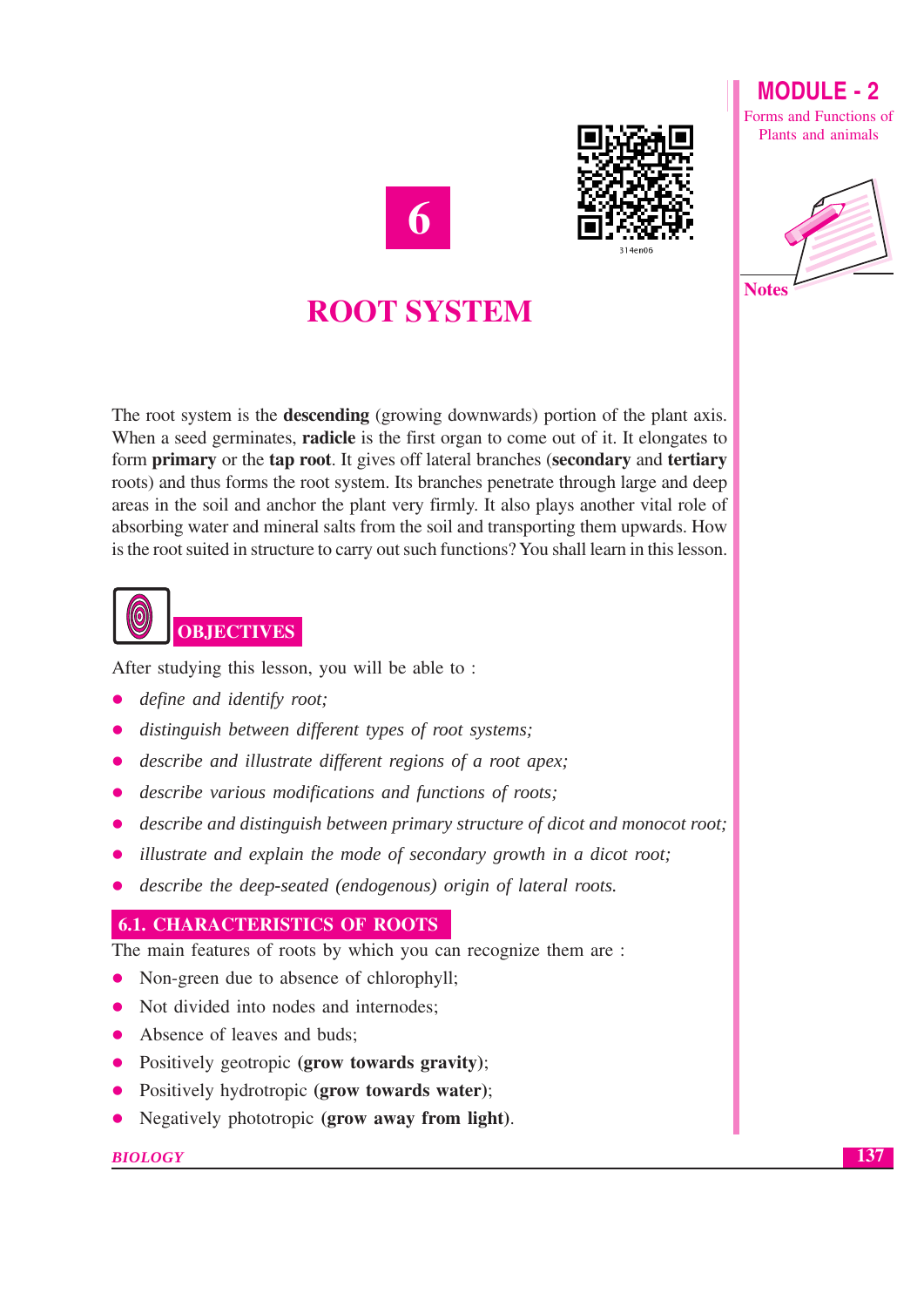## **MODULE - 2**

Forms and Functions of Plants and animals



#### **6.2. TYPES OF ROOT SYSTEMS**

Root systems are mainly of two types:

- (i) **Tap root system —** It is the root system that develops from the radicle and continues as the primary root (tap root) which gives off lateral roots. These provide very strong anchorage as they are able to reach very deep into the soil. It is the main root system of dicots e.g. gram, chinarose, neem (Fig.  $6.1a$ ).
- (ii) **Fibrous root system** In this root system, the primary root is short-lived. A cluster of slender, fiber-like roots arises from the base of the radicle and plumule which constitute the fibrous root system. They do not branch profusely, are shallow and spread horizontally, hence cannot provide strong anchorage. Fibrous root system is the main root system of monocots, e.g. maize, grasses, wheat (Fig. 6.1b).



Fig. 6.1 Types of root systems (a) Tap root system (b) Fibrous root system

#### **6.3 TYPES OF ROOTS**

- (i) **Tap root** It is the **primary** and the main root that develops from the radicle, bears numerous branches and remains underground. It is usually found in dicots e.g. sunflower, mustard, carrot, mango (Fig. 6.1a).
- (ii) **Adventitious root** These are roots that develop from any part of the plant except the radicle. They may be aerial or underground (Fig. 6.1b). They may grow from node (money plant, bamboo), stem cutting (rose), tree branch (banyan) or stem base (fibrous roots in monocots).

# **INTEXT QUESTIONS 6.1**

1. Name the plant organ which grows towards gravity and water but away from light?

**BIOLOGY**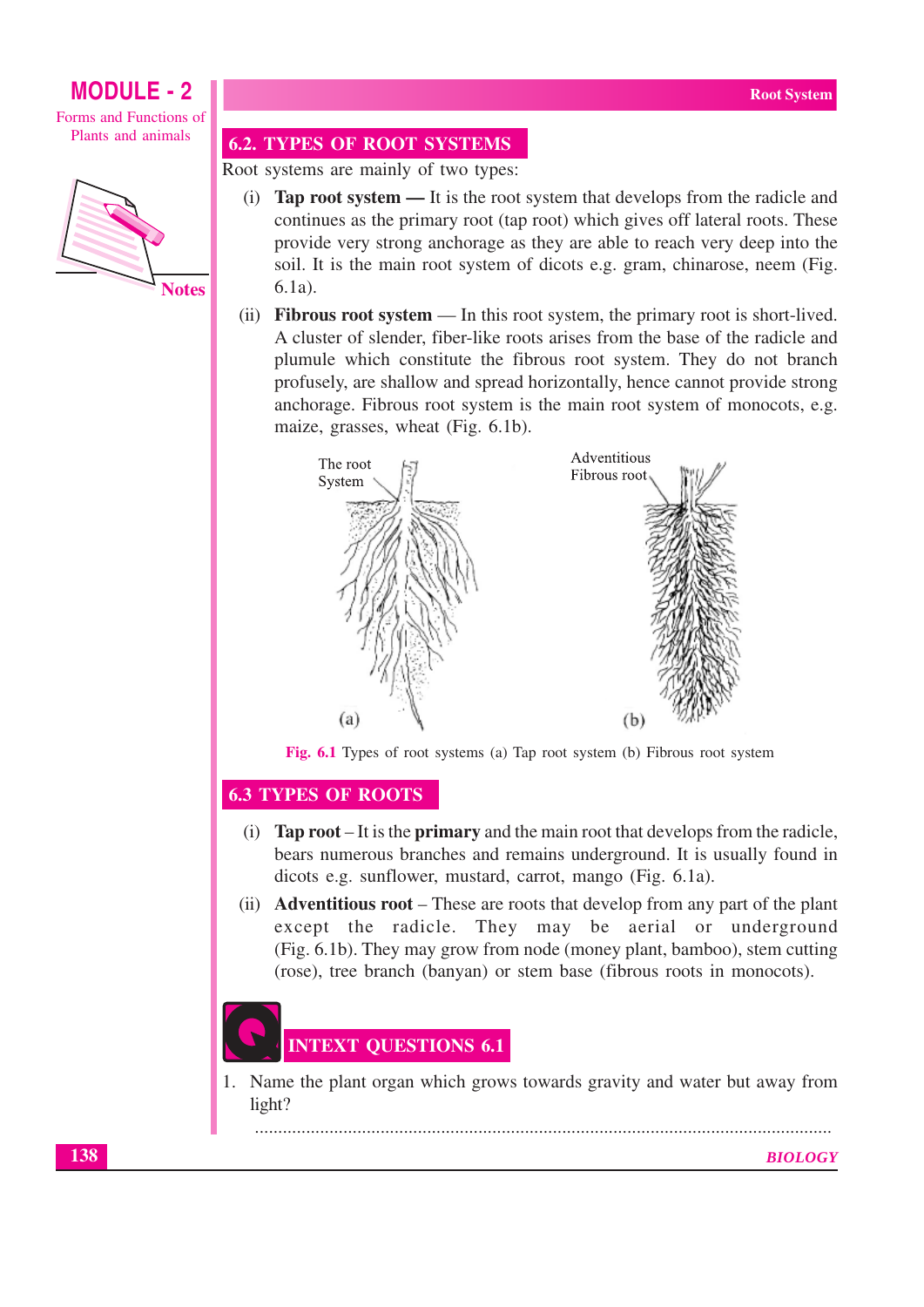2. From which part of the germinating seed does the root develop?

- 3. Which root system gives better anchorage and why?
- 4. Give two examples each of plants having fibrous and tap root system?
	-

5. Mention three characters by which you can say that carrot which you eat is a root.

## **6.4 REGIONS OF ROOT**

The apical region of roots of any root system shows the same zones or regions as can be seen in Fig.6.2a. A longitudinal section of root apex (Fig.6.2b) shows the following structures:

- **1. Root cap region** It is a thimble-like structure produced by meristematic (rapidly dividing) zone and protects the tender apex (apical meristem) from harsh soil particles. As the root grows further down in soil, root cap wears out but it is constantly renewed. In aquatic plants (*Pistia* and water hyacinth) root cap is like a loose thimble, called root pocket.
- **2. Region of meristematic cells** is a small region of actively dividing cells called the apical meristem. It consists of :
	- (i) Dermatogen (outermost layer whose cells mature into epiblema and root cap);
	- (ii) Periblem (inner to dermatogen whose cells mature into cortex) and
	- (iii) Plerome (central region whose cells mature into stele). In monocots, cap is formed by independent group of cells known as *Calvptrogen*.
- **3. Region of elongation** This is situated next to the meristematic region, wherein, the cells elongate and enlarge to make the root grow in length.
- **4. Region of maturation** This is next to the region of elongation, wherein the cells mature and differentiate into various tissues constituting (i) **Root hair** or **piliferous region** having unicellular hairs which absorb water and mineral salts from the soil and (ii) **Permanent region** which lies behind the root hair zone and is without hairs. It produces lateral roots, anchors the plant in soil and conducts water and minerals upwards.

#### $M$  $O$ DIII $E$ . 2 Forms and Functions of Plants and animals



139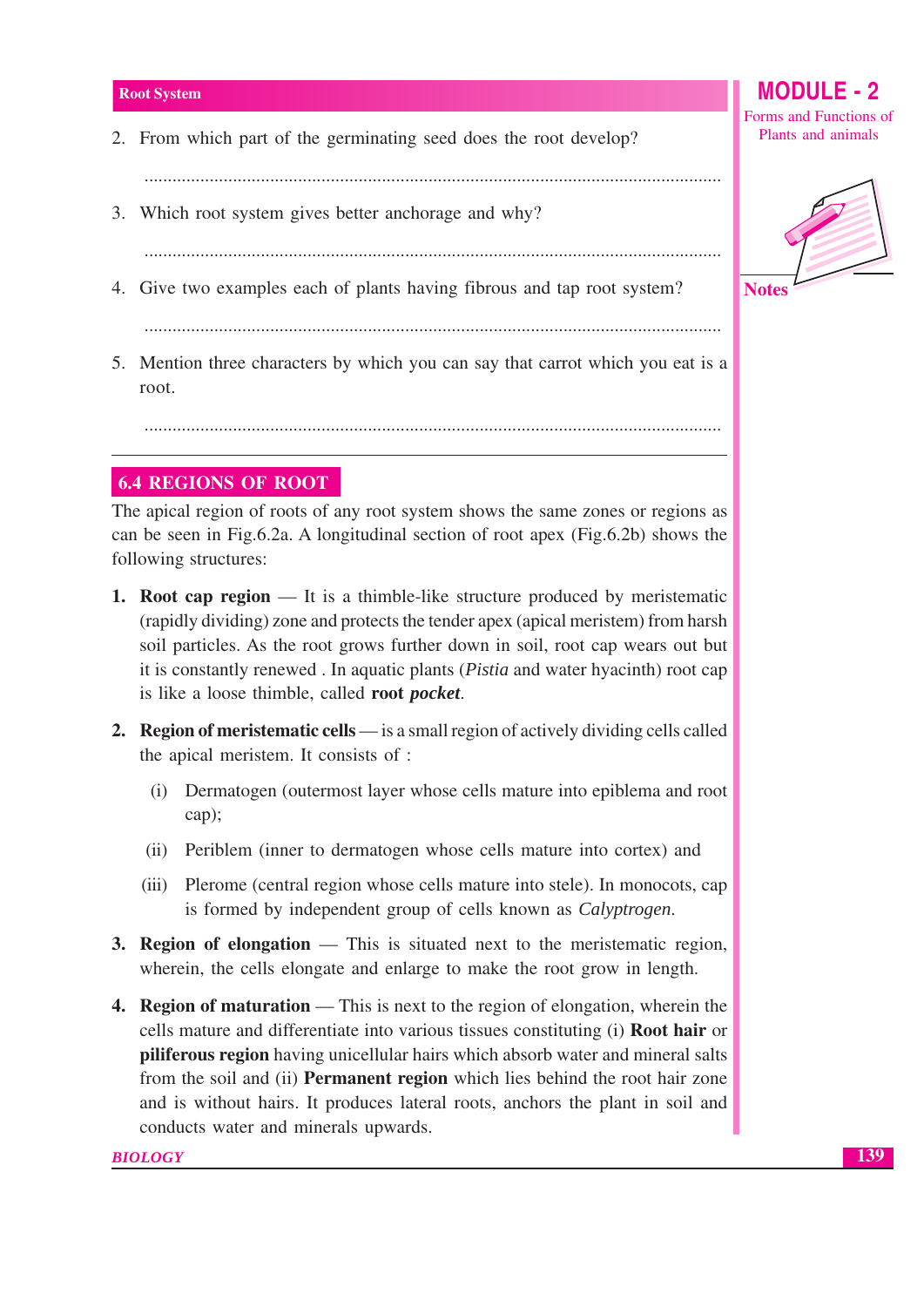Calyptrogen

Root cap

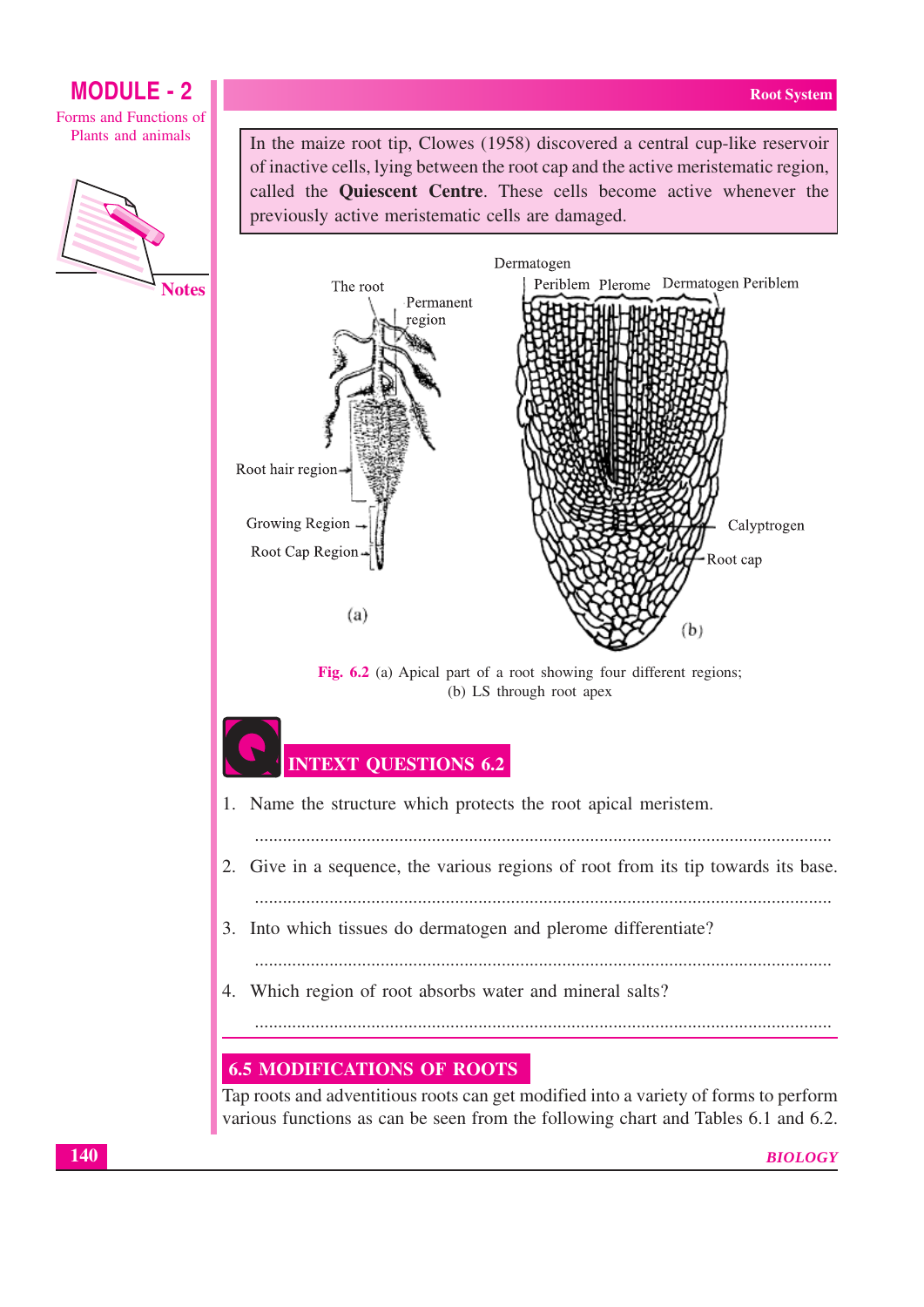

- (xiii) Clinging roots
- (xiv) Floating roots

### A. Tap root modifications

Tap roots become fleshy for storage of food (Table 6.1)

|  |  |  | Table 6.1 – Tap root modifications for food storage |  |  |  |
|--|--|--|-----------------------------------------------------|--|--|--|
|--|--|--|-----------------------------------------------------|--|--|--|

| <b>Type</b>                | <b>Characters</b>                                     | <b>Example</b>     |
|----------------------------|-------------------------------------------------------|--------------------|
| 1. Conical<br>(Fig. 6.3a)  | Base is broad and tapers gradually<br>towards apex    | Carrot             |
| 2. Fusiform<br>(Fig. 6.3b) | Swollen in middle, tapering towards<br>both ends      | Radish             |
| 3. Napiform<br>(Fig. 6.3c) | Spherical at base tapering sharply<br>towards the tip | Turnip             |
| 4. Tuberous<br>(Fig. 6.3d) | Thick and fleshy with no definite<br>shape            | 4 O'clock<br>plant |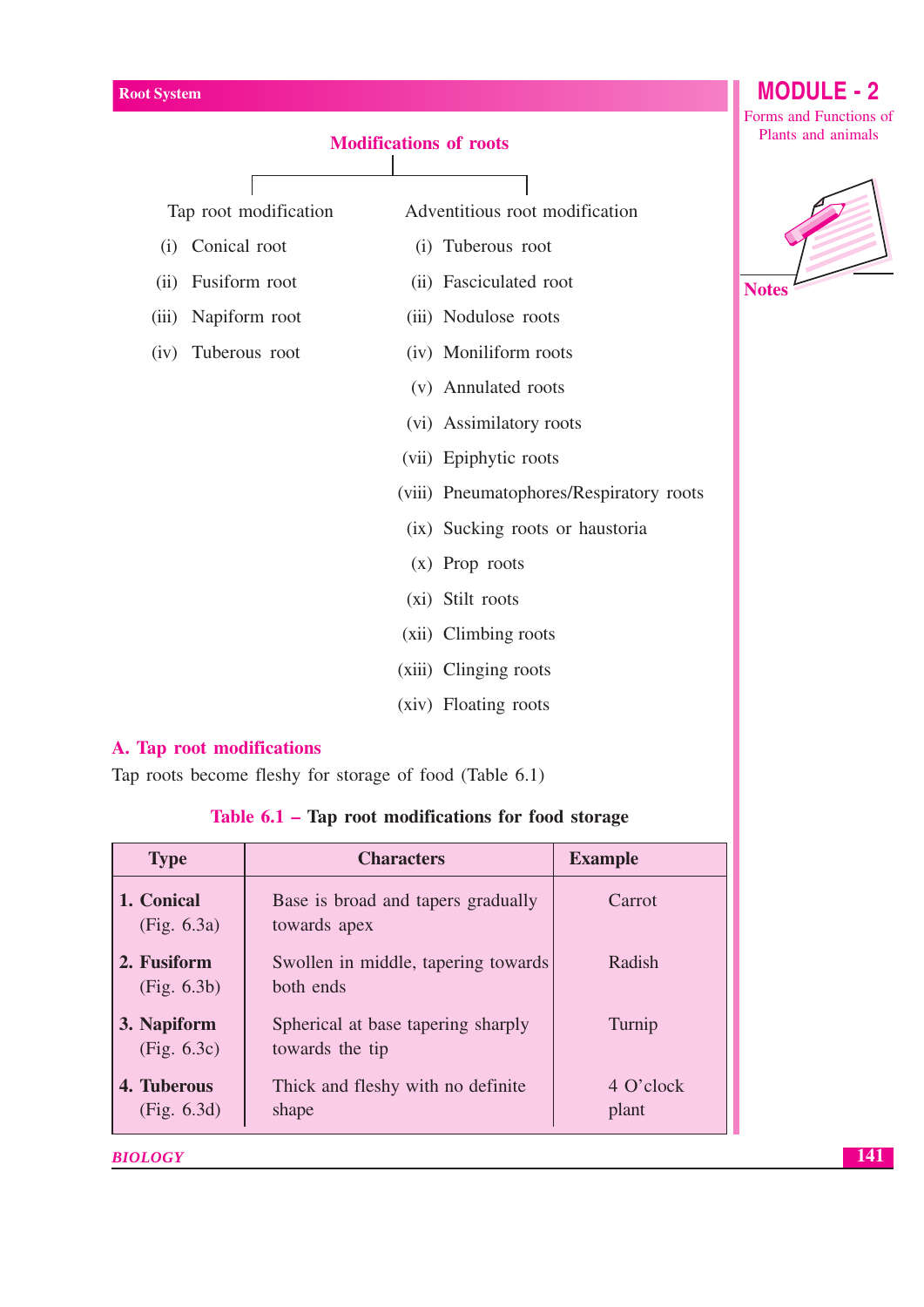## **MODULE - 2**

Forms and Functions of Plants and animals





Fig.6.3 Modifications of tap root (a) Conical (carrot); (b) Fusiform (radish); (c) Napiform (turnip); (d) Tuberous (4 o'clock plant)

## **B.** Adventitious root modifications

Adventitious roots get modified for various functions (Table 6.2)

## Table 6.2 - Adventitious root modifications

| <b>Type</b>                            | <b>Characters</b>                                                                            | <b>Example</b>                               |  |
|----------------------------------------|----------------------------------------------------------------------------------------------|----------------------------------------------|--|
| (i) Modifications for food storage     |                                                                                              |                                              |  |
| 1. Tuberous<br>(Fig 6.4a)              | Swollen roots developing from<br>nodes of prostrate stem                                     | Sweet Potato                                 |  |
| 2. Fasciculated<br>(Fig. 6.4b)         | Swollen roots developing in a<br>cluster from the stem                                       | Dahlia                                       |  |
| 3. Nodulose<br>(Fig. 6.4c)             | Only apices of roots become<br>swollen like single beads                                     | Mango-ginger                                 |  |
| 4. Moniliform<br>(Fig.6.4d)            | Roots alternately swollen and<br>constricted presenting a beaded<br>or moniliform appearance | Grasses, Sedges                              |  |
| 5. Annulated<br>(Fig.6.4e)             | Looks as if formed by a number<br>of discs placed one above the<br>other                     | Ipecac                                       |  |
| (ii) Modification for photosynthesis   |                                                                                              |                                              |  |
| <b>Assimilatory roots</b><br>(Fig6.4f) | Roots which when exposed to sun<br>develop chlorophyll, turn green<br>and manufacture food   | <i>Tinospora</i><br>(aerial root),<br>orchid |  |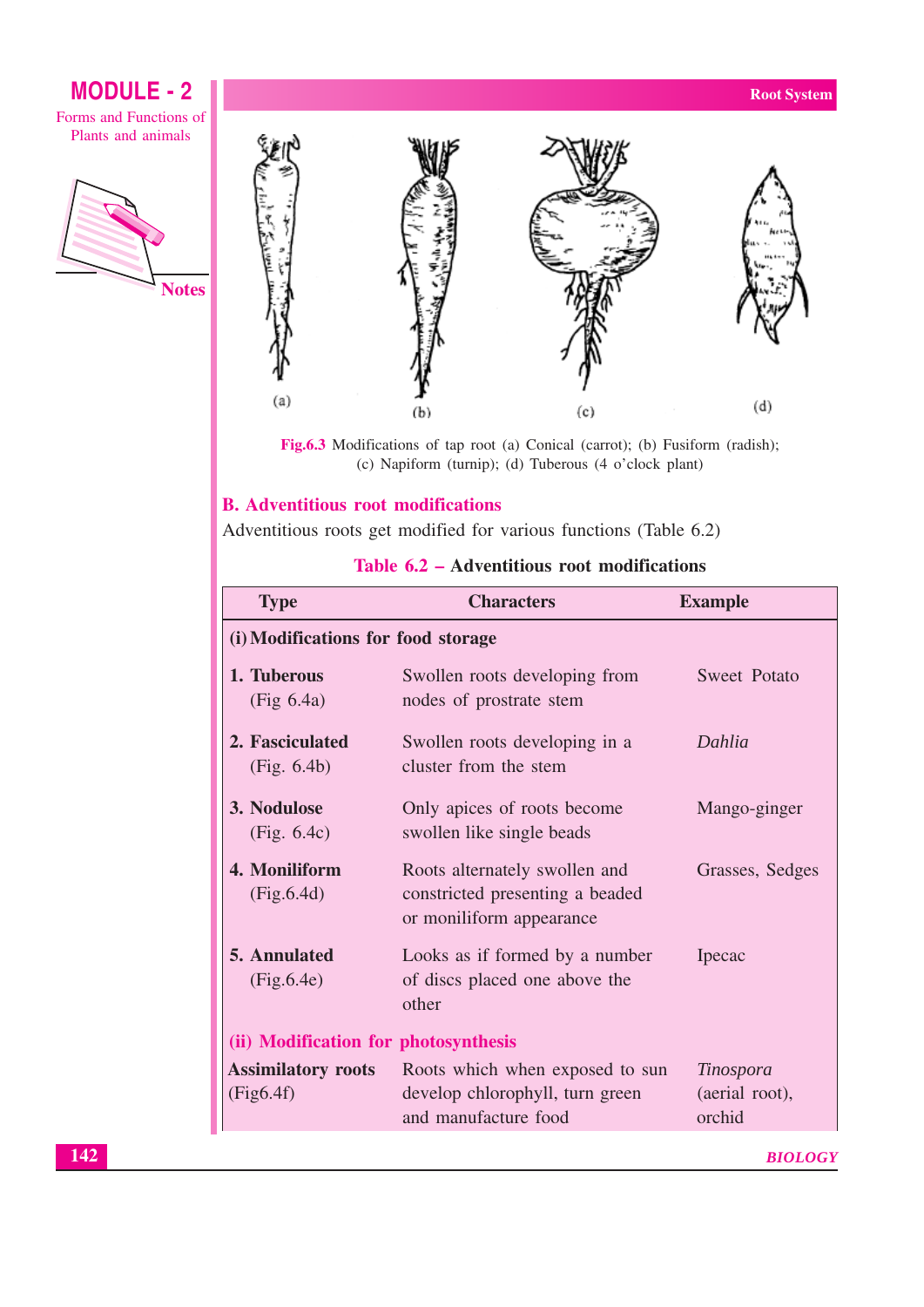## (iii) Modification for absorbing atmospheric moisture **Epiphytic roots** Aerial roots of epiphytes are orchids  $(Fig.6.4f)$ greenish and covered with spongy (Vanda) tissue (Velamen) with which they absorb atmospheric moisture  $(a)$ (d)

Fig. 6.4 Adventitious root modifications (a) Tuberous root (sweet potato); (b) Fasciculated roots  $(Dahlia)$ ; (c) Nodulose roots (mango ginger); (d) Moniliform roots (grass); (e) Annulated roots ( $Ipecac$ ); (f) Assimilatory and epiphytic roots (orchid)

## (iv) Modification for better gaseous exchange

| <b>Pneumatophores</b>                             | Some roots grow vertically up                                                                                               | Mangroves       |
|---------------------------------------------------|-----------------------------------------------------------------------------------------------------------------------------|-----------------|
|                                                   | or respiratory roots (negatively geotropic) into air.                                                                       | (marshy plants) |
| (Fig.6.5a)                                        | Exposed root tips possess<br>minute pores through which<br>roots respire, appear like conical<br>spikes coming out of water | Rhizophora      |
|                                                   | (v) Modification for sucking nutrition from host                                                                            |                 |
| Sucking roots or<br>haustoria<br>(Fig.6.5 bi,bii) | Parasitic plants give out sucking<br>roots or haustoria which penetrate<br>living host plant and suck food from phloem.     | Cuscuta         |
|                                                   |                                                                                                                             |                 |

#### **BIOLOGY**

## **MODULE - 2**

Forms and Functions of Plants and animals



**Notes**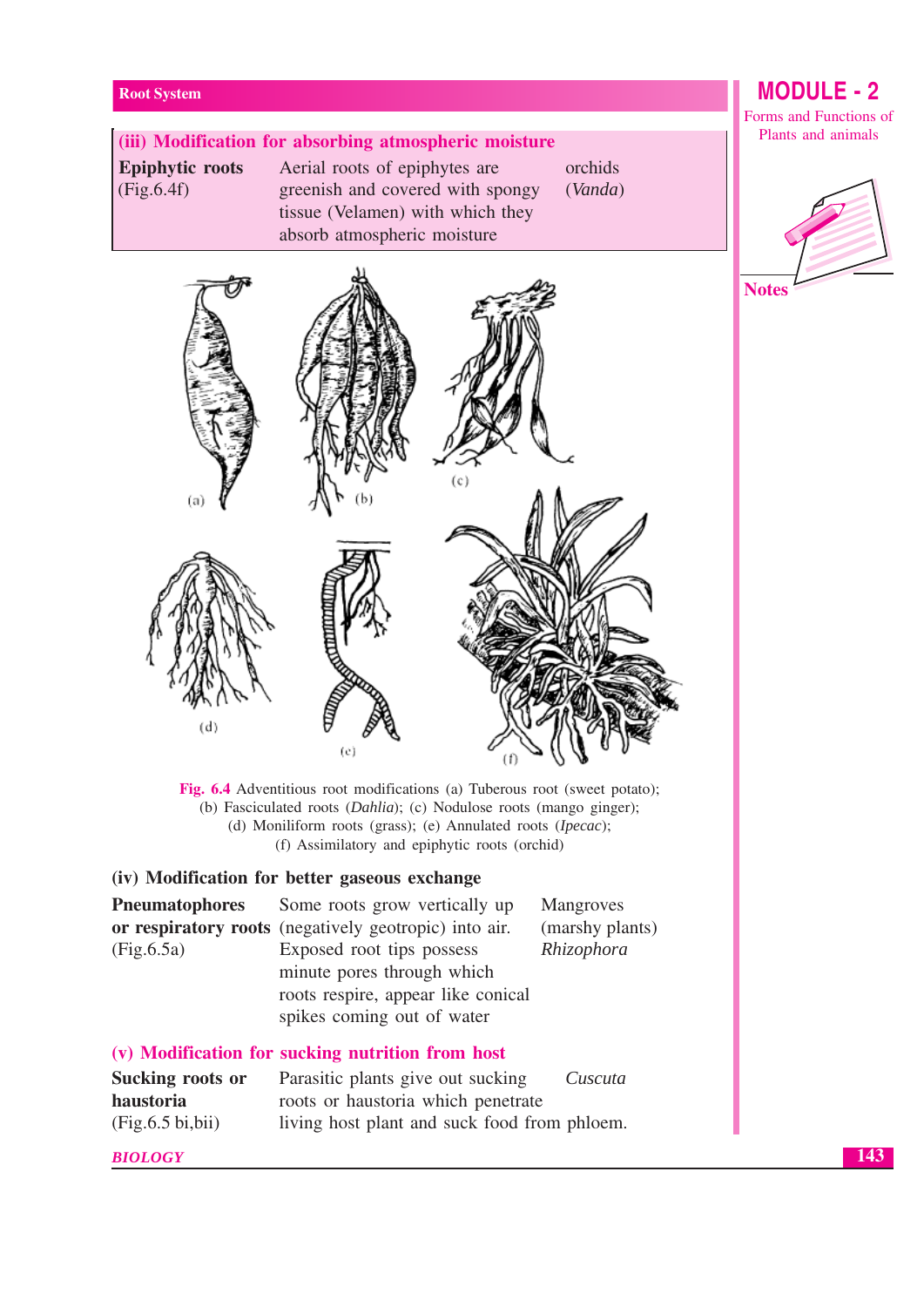Forms and Functions of Plants and animals



|                                                 |                                     | Pneumatophores<br>(bi)                                                                                                                    | Parasite<br>Parasite plant<br>Haustorium<br>Phloem<br>Host<br>Xylem<br>Host plant | Pith<br>(bii)           |
|-------------------------------------------------|-------------------------------------|-------------------------------------------------------------------------------------------------------------------------------------------|-----------------------------------------------------------------------------------|-------------------------|
|                                                 |                                     | Fig. 6.5 Adventitious root modifications (a) Pneumatophores of a mangrove plant;                                                          |                                                                                   |                         |
|                                                 |                                     | (bi) Cuscuta (parasite) on host; (bii) Section showing sucking root or<br>haustorium penetrating the host plant                           |                                                                                   |                         |
|                                                 |                                     | (vi) Modification for strong support                                                                                                      |                                                                                   |                         |
| 1.                                              | <b>Prop roots</b><br>(Fig.6.6a)     | Roots develop from tree branches,<br>hang downwards and ultimately<br>penetrate the ground, thus provide support<br>to heavy branches     |                                                                                   | Banyan                  |
| 2.                                              | <b>Stilt roots</b><br>(Fig.6.6b)    | Extra roots developing from nodes<br>near the base of stem, grow obliquely<br>downwards and penetrate the soil<br>giving strong anchorage |                                                                                   | Sugarcane,<br>Screwpine |
| 3.                                              | <b>Climbing roots</b><br>(Fig.6.6c) | Weak climbers twine around<br>and clasp the support with the help<br>of climbing roots arising from<br>their nodes                        |                                                                                   | money plant<br>betel    |
| 4.                                              | Clinging roots<br>(Fig.6.4f)        | Special clinging roots arise, enter the<br>crevices of support and fix the<br>epiphyte                                                    |                                                                                   | epiphytes<br>orchids    |
| (vii) Modification for buoyancy and respiration |                                     |                                                                                                                                           |                                                                                   |                         |
|                                                 | <b>Floating roots</b><br>(Fig.6.6d) | Spongy, floating roots filled with<br>air, arise from nodes of some aquatic<br>plants, and help in floating<br>and respiration            |                                                                                   | Jussiaea                |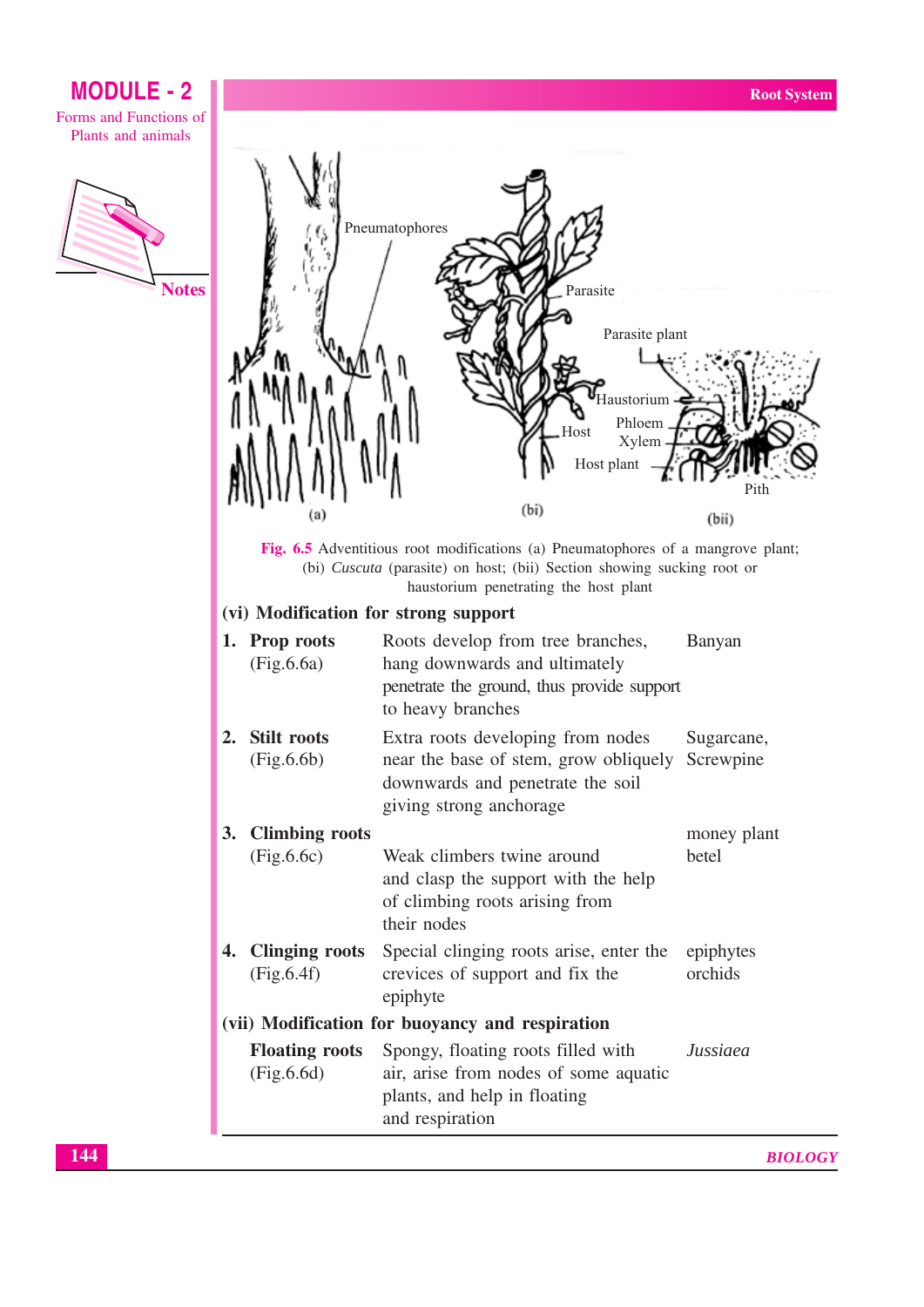The great Banyan tree in Sibpur, Kolkata is more than 200 years old, forming a crown of over 404 meters in circumference and has about 1600 prop roots.



Fig.6.6 Adventitious root modifications  $-$  (a) Prop roots in banyan; (b) Stilt roots of sugarcane; (c) Climbing roots of betel; (d) Floating roots of *Jussiaea*.

## **6.6 FUNCTIONS OF ROOTS**

- (i) Anchorage Roots anchor the plant firmly to the soil (mechanical function).
- (ii) Absorption Roots absorb water and mineral salts and conduct them upwards (physiological function).
- (iii) Special functions By undergoing modifications in their structure, roots perform special physiological functions like food storage, assimilation, absorption of atmospheric moisture, sucking food from host, better gaseous exchange and mechanical functions like floating (buoyancy), stronger anchorage and climbing.

## **MODULE - 2**

Forms and Functions of Plants and animals

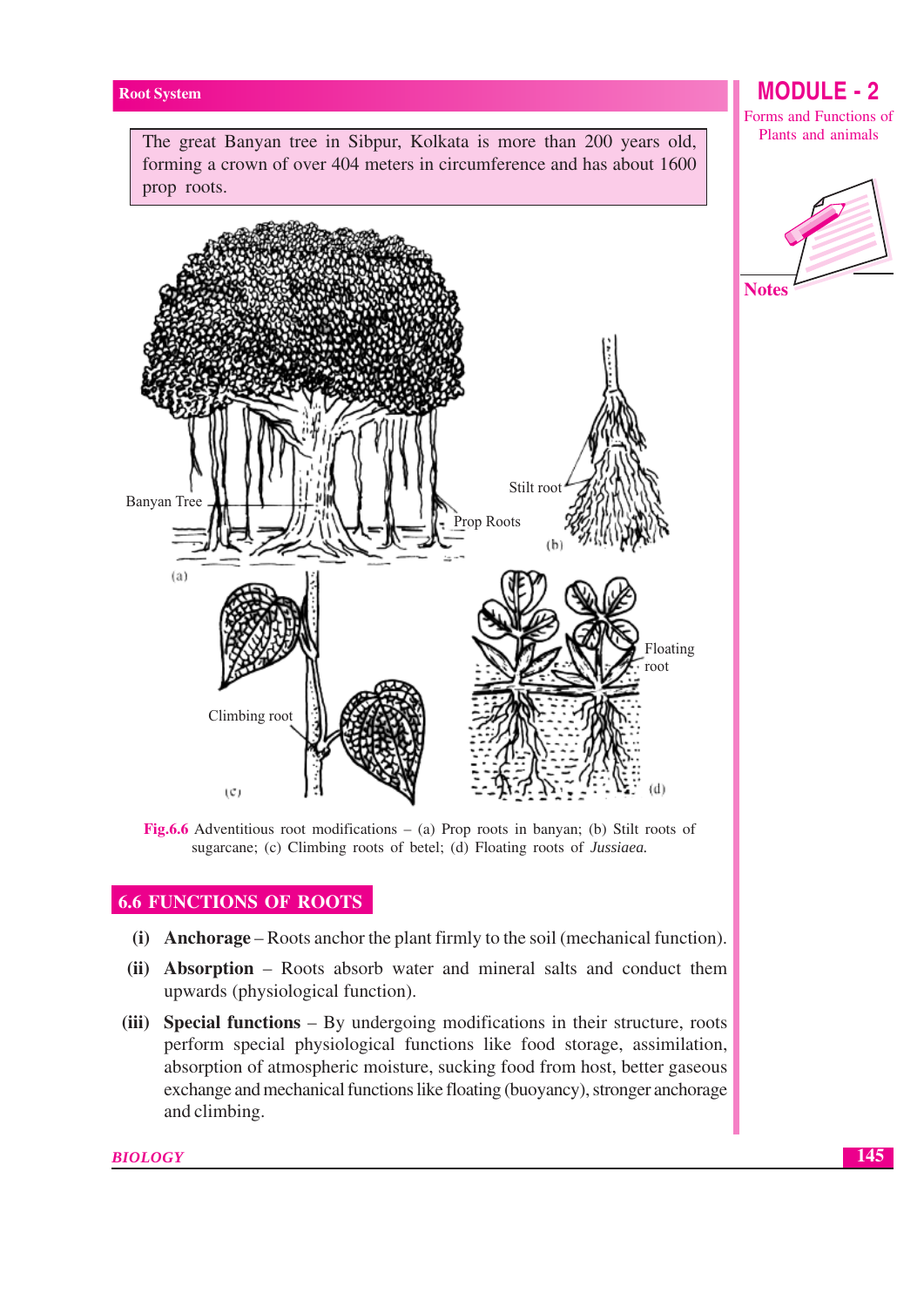Forms and Functions of Plants and animals



## **INTEXT QUESTIONS 6.3**

|    |                                                                                                                           |                |  |                       | 1. Are carrot, radish and turnip roots? Justify. Why have they become fleshy? |
|----|---------------------------------------------------------------------------------------------------------------------------|----------------|--|-----------------------|-------------------------------------------------------------------------------|
|    | 2. Name the type of root modification found in plants growing in marshy areas.<br>What is their function?                 |                |  |                       |                                                                               |
|    | 3. What is the tissue in aerial roots of epiphytes known as which helps in absorption<br>of moisture from the atmosphere? |                |  |                       |                                                                               |
|    | 4. What are the two main functions of roots?                                                                              |                |  |                       |                                                                               |
|    |                                                                                                                           |                |  |                       |                                                                               |
| 5. | Match the items of column A with those in column B                                                                        |                |  |                       |                                                                               |
|    |                                                                                                                           |                |  |                       |                                                                               |
|    |                                                                                                                           | A              |  | B                     |                                                                               |
|    | (a)                                                                                                                       | Prop roots     |  | (i) Storage           |                                                                               |
|    | (b)                                                                                                                       | Haustorium     |  | (ii) <i>Jussiaea</i>  |                                                                               |
|    | (c)                                                                                                                       | Sweet potato   |  | (iii) Banyan          |                                                                               |
|    | (d)                                                                                                                       | Floating roots |  | $(iv)$ <i>Cuscuta</i> |                                                                               |
|    |                                                                                                                           |                |  |                       |                                                                               |

You would enjoy doing the following activity.

## **COD ACTIVITY 6.1**

AIM: To study the characteristics of roots, type of root and modification of root in given plants.

**Material required:** Carrot, radish, turnip, sweet potato, sugarcane, money plant, uprooted grass, mustard/coriander plant.

Method: Observe the roots carefully and tabulate your answers to the following questions-

- 1. Is the root green?
- 2. Does it have nodes and internodes?
- 3. Are leaves present on the roots?
- 4. Are any buds present on the roots?
- 5. Is it a tap or adventitious root?
- 6. Name the type of modification, if present.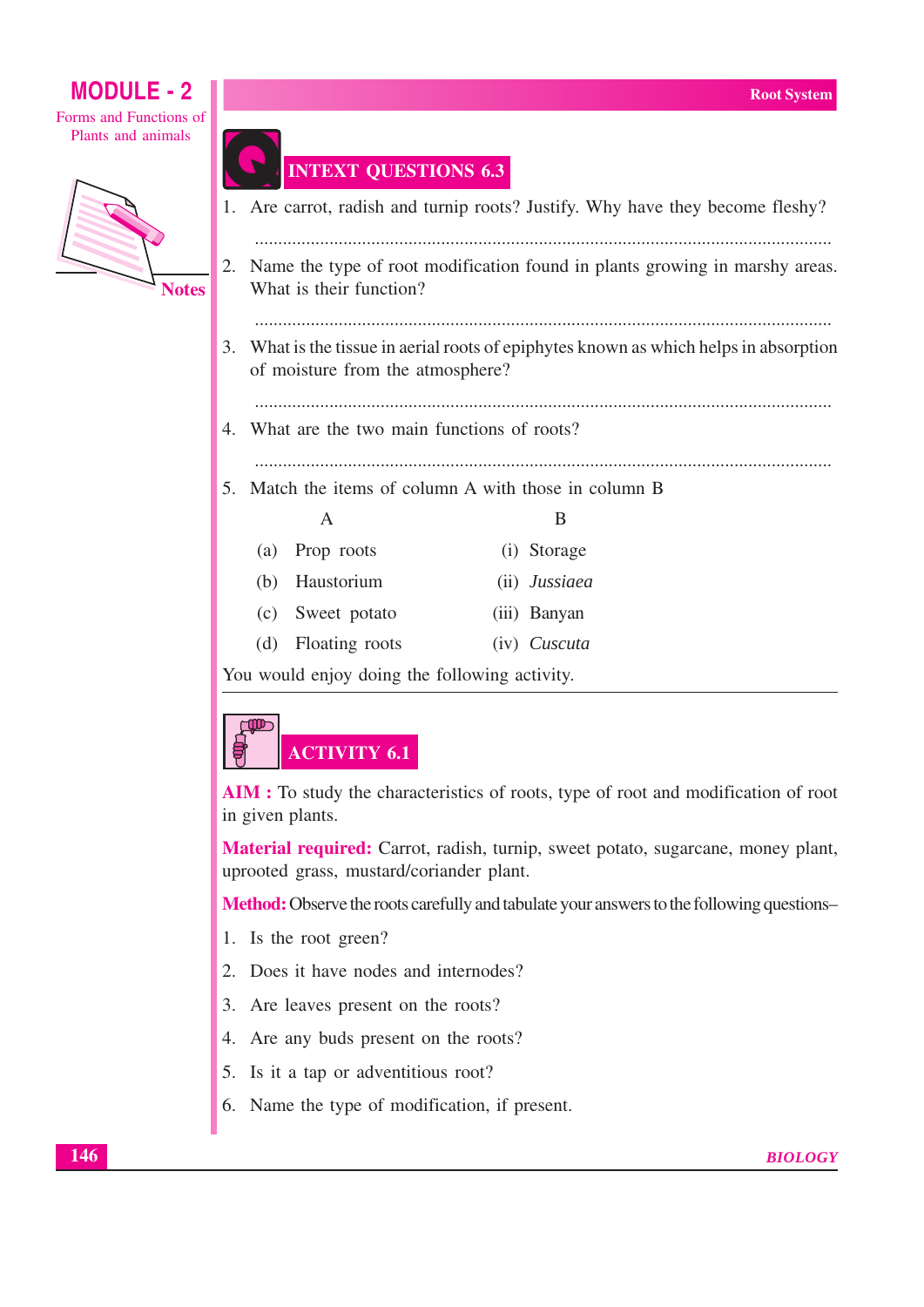## **6.7 PRIMARY STRUCTURE OF ROOTS**

#### A. DICOT ROOT (e.g. gram)

A thin transverse section of dicot root (Fig. 6.7) shows the following structures —

- (i) Epiblema: Single, outermost layer of thin-walled cells. Some cells are prolonged to form unicellular root hairs. It protects and absorbs water.
- (ii) Cortex : Large zone, many layered, cells thin-walled parenchymatous with intercellular spaces, stores food and water.



Fig. 6.7 A portion of dicot root in transverse section

(iii) Endodermis: Innermost layer of cortex, cells barrel-shaped, closely packed, that show band like thickenings on their radial walls called *casparian strips*. Some cells (opposite the protoxylem) which lack these strips are called passage cells. They help in the movement of water and dissolved salts from cortex directly into xylem.

**Stele :** All tissues inner to endodermis comprise stele.

- (iv) Pericycle : Inner to endodermis lies a single layer of pericycle. It is the seat of origin of lateral roots and vascular cambium and cork cambium during secondary growth.
- (v) Vascular bundle: It consists of xylem and phloem patches lying on alternate radii i.e., it is *radial*. Xylem is *exarch* where *protoxylem* (first formed, having narrow vessels and tracheids) lies towards the periphery and metaxylem

#### **BIOLOGY**

Forms and Functions of Plants and animals

**MODULE - 2** 



**Notes**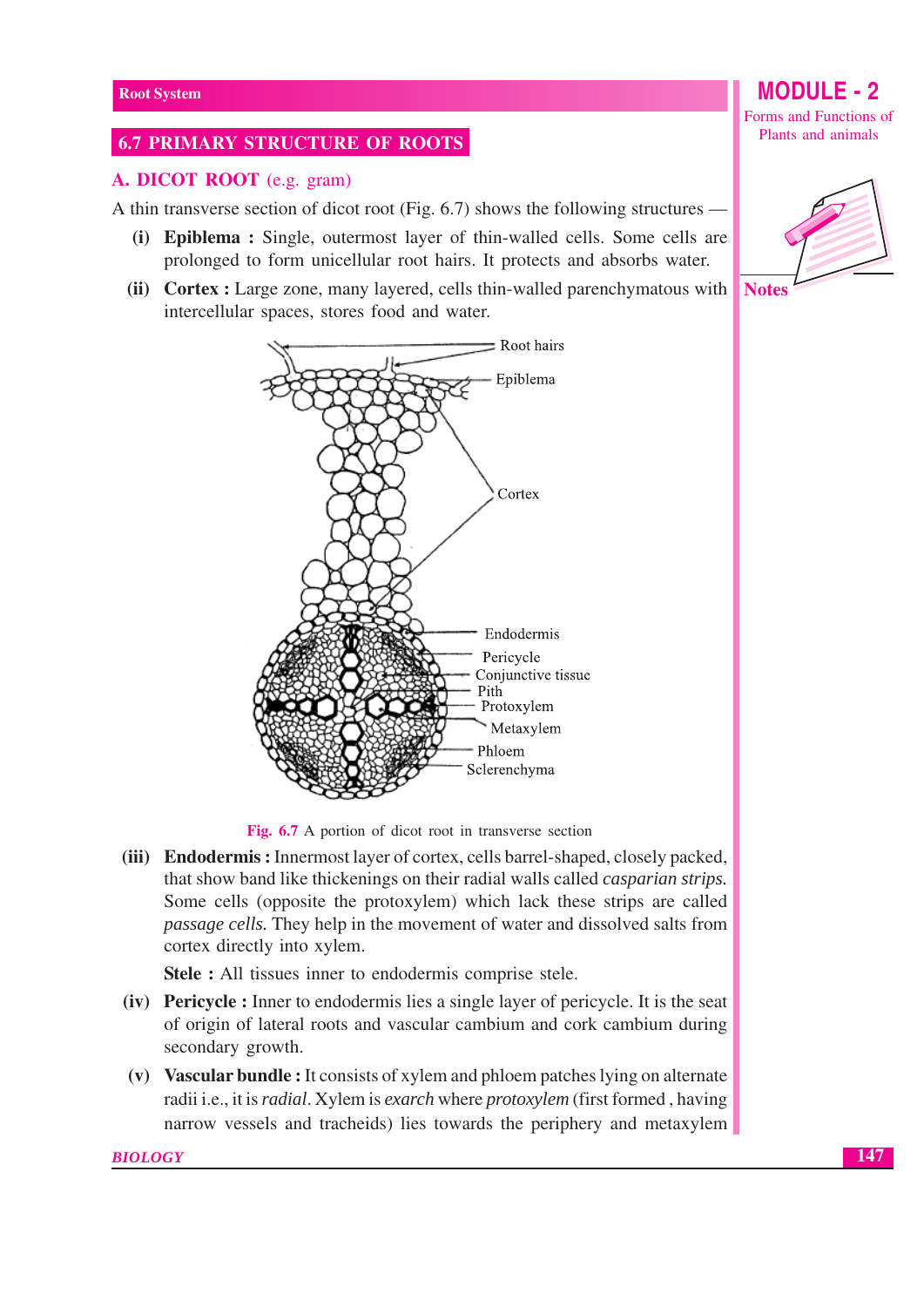



(differentiates later, has wider vessels and tracheids) lies towards the center. Depending upon the number of xylem patches a root may be *diarch* (di-2) patches) to hexarch (hexa- 6 patches).

- (vi) Pith : Sometimes the metaxylem of all xylem patches meet in the centre, and in that case pith is absent or is small and parenchymatous.
- (vii) Conjunctive parenchyma: Parenchyma which separates xylem and phloem lying on different radii.

## **B. MONOCOT ROOT** (e.g. maize root)

A thin transverse section of monocot root (Fig. 6.8) shows the following structures



Fig. 6.8 A portion of monocot root in transverse section.

- (i) Epiblema: Outermost, single layer of thin-walled, closely packed cells. Some cells are prolonged into unicellular root hairs.
- (ii) Cortex : Large zone, multilayered, composed of parenchymatous cells with intercellular spaces, stores water and food material.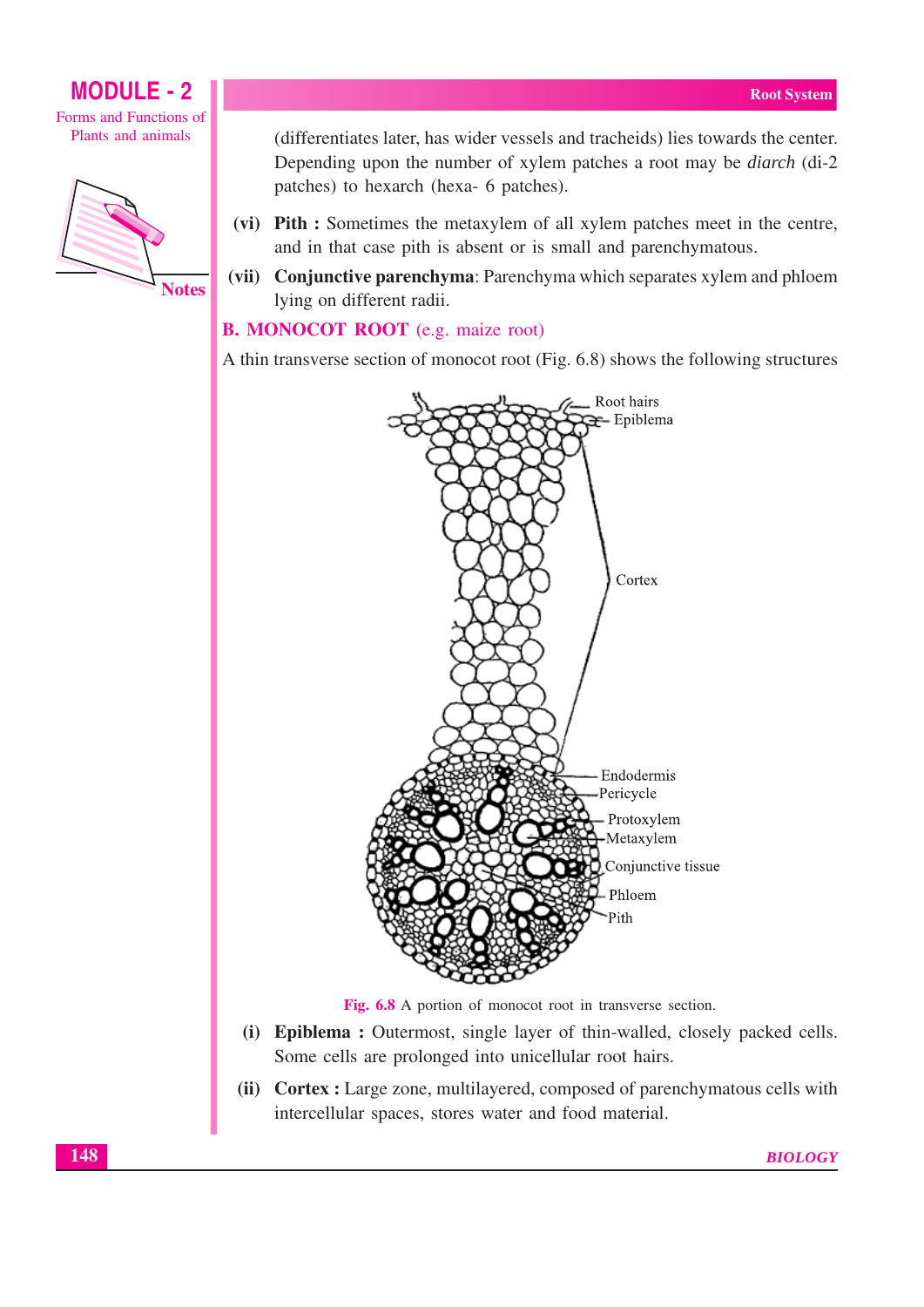(iii) Endodermis: Innermost layer of cortex with characteristic *casparian strips* and passage cells.

Stele : All the tissues inner to endodermis constitute stele

- (iv) Pericycle : Single layered, having polygonal thin walled cells. The lateral roots originate from this layer.
- (v) Vascular bundle: It consists of many patches of xylem and phloem arranged radially. The xylem is exarch and polyarch (poly-many).
- (vi) Pith : Is situated in the center, large, well developed, parenchymatous or sclerenchyamatous, stores food.
- (vii) Conjunctive Parenchyma : Is located in between the strands of xylem and phloem.

The anatomical differences between Dicot and Monocot roots can be studied from Table 6.3

| <b>Characters</b>                | Dicot root                                                       | <b>Monocot</b> root                     |
|----------------------------------|------------------------------------------------------------------|-----------------------------------------|
| 1. Number of vascular<br>bundles | $2-6$ (di-hexarch)                                               | Many ( <i>polyarch</i> )                |
| 2. Pericycle                     | Seat of origin of lateral<br>roots, vascular and cork<br>cambium | Seat of origin of<br>lateral roots only |
| 3. Cambium                       | Present                                                          | Absent                                  |
| 4. Secondary growth              | Present                                                          | Absent                                  |
| 5. Pith                          | Very small or absent                                             | Large                                   |

#### Table 6.3 Differences between a Dicot and Monocot root

#### **6.8 ORIGIN OF LATERAL ROOTS**

- The origin of lateral roots is endogenous *i.e.* from a deeper layers.
- The seat of its origin is pericycle where cells opposite the protoxylem divide and form a hump in the endodermis (Fig. 6.9 a-b).
- The hump penetrates into the cortex (Fig. 6.9 c-d), and emerges as a lateral branch.



Forms and Functions of Plants and animals

**MODULE - 2** 

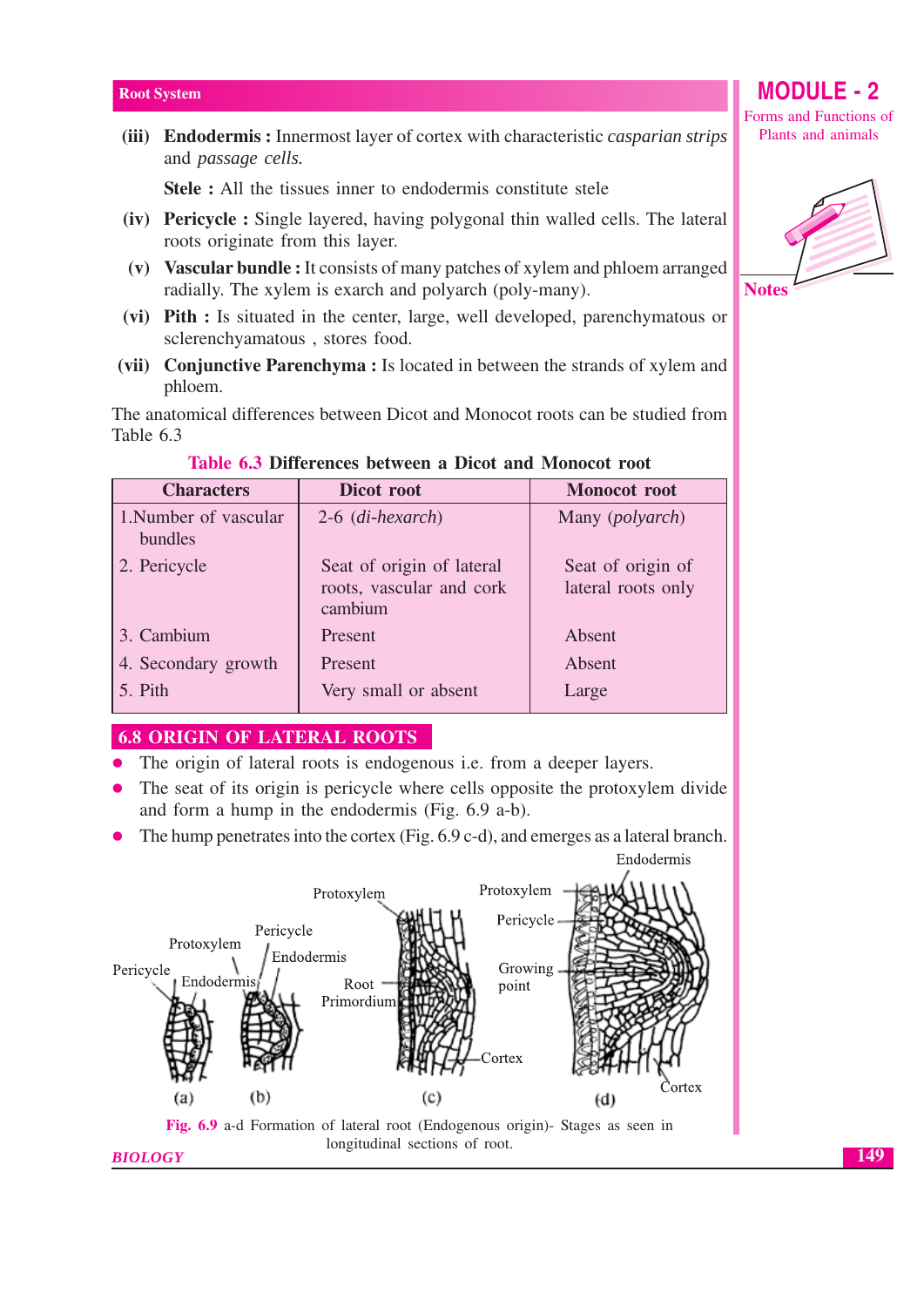Forms and Functions of Plants and animals



**Notes** 

- Later, the hump differentiates into 3 regions of the root apex i.e. *dermatogen*,  $\bullet$ periblem and plerome.
- Finally the lateral root comes out.
	- The number of lateral roots corresponds to the number of xylem bundles.

## **INTEXT QUESTIONS 6.4**

- 1. Name the condition where protoxylem lies towards the periphery and metaxylem towards centre.
- 2. Why is it difficult to pluck lateral roots from carrot?
- 
- 3. What is the seat of origin of lateral roots and cambium?
	-
- 4. Name the endodermal cells which do not possess casparian strips and help in the movement of water?
	-
- 5. Give two major differences between a dicot and monocot root.
	-
- 6. If the number of xylem bundles is 4 (tetrarch), how many lateral roots will be formed in that area?
	-

## **6.9 SECONDARY GROWTH IN DICOT ROOTS**

The roots grow in length with the help of apical meristem. It is called **primary** growth. Apart from primary growth, roots grow in width i.e., they increase in girth. This increase is called **secondary growth**. It is found only in dicot roots.

The tissues involved in secondary growth are *lateral meristems* i.e., *vascular* cambium and cork cambium

It is important to remember that the vascular cambium and cork cambium are secondary in origin and arise from the pericycle.

Secondary growth is as follows-

- Pericycle cells outside the protoxylem divide to form a strip of cambium (Fig.  $6.10<sub>b</sub>$ ).
- Another strip of vascular cambium appears in the conjunctive tissue on the inner side of phloem bundle (Fig. 6.10 a, b).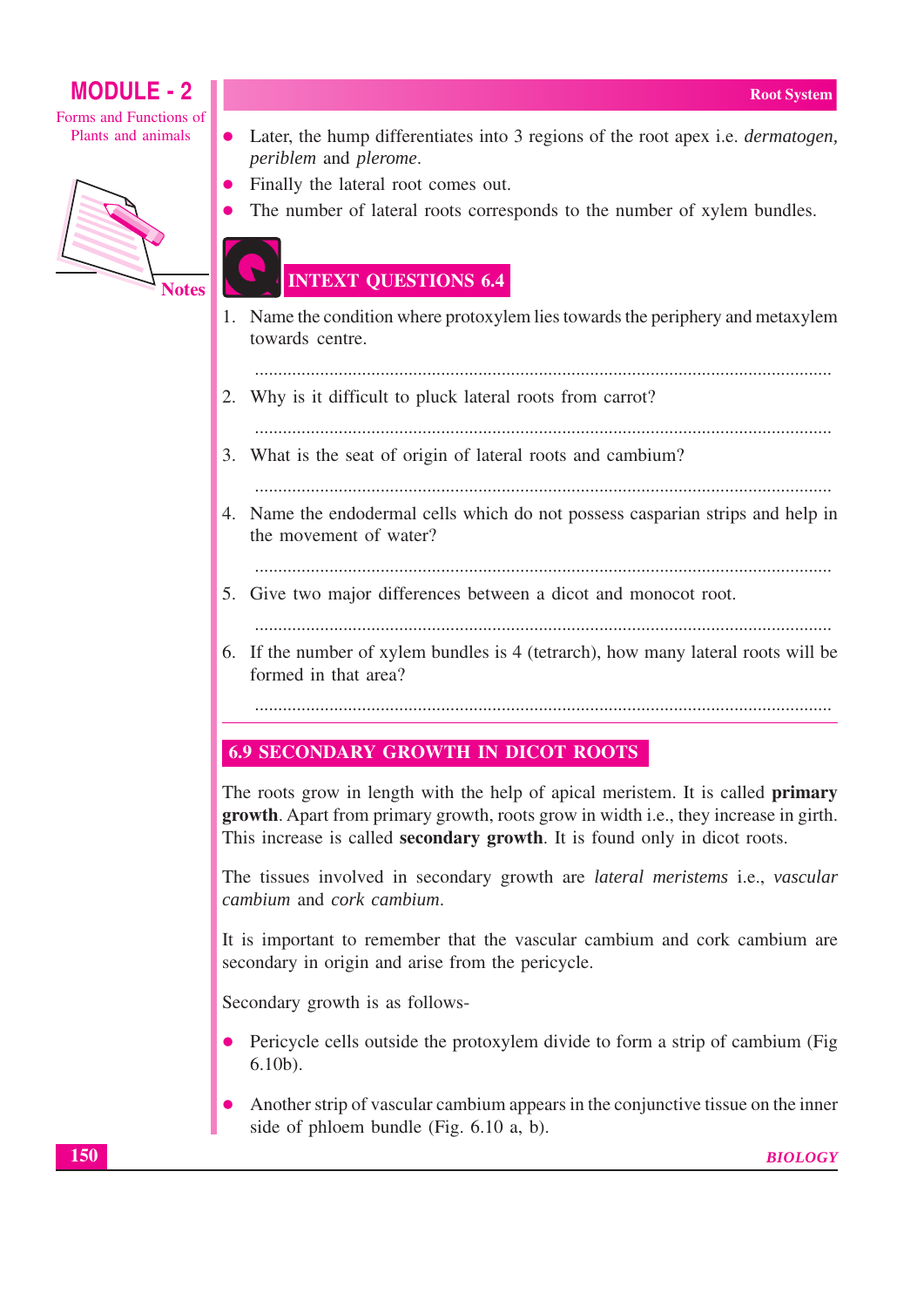

Fig. 6.10 T. S. Dicot Root – (a) and (c) (diagrammatic) – Early stages in secondary growth (b) Stele enlarged (cellular)

- These two vascular cambium strips join laterally to form a ring which may  $\bullet$ initially be wavy (Fig. 6.10c) but later becomes circular due to over production of secondary xylem tissue inner to primary phloem (Fig. 6.11a).
- Cambium cells consist of brick shaped cells which divide and add cells on its either side i.e. towards periphery and towards center. Those added towards the periphery differentiate into *secondary phloem* and the ones formed towards the center differentiate into secondary xylem.



Fig. 6.11 T. S. Dicot root (Diagrammatic) a,b. Later stages in secondary growth.

Secondary tissue formed outer to the protoxylem bundle differentiates into prominent *primary medullary ray* thus, protoxylem does not get crushed (Fig. 6.11a).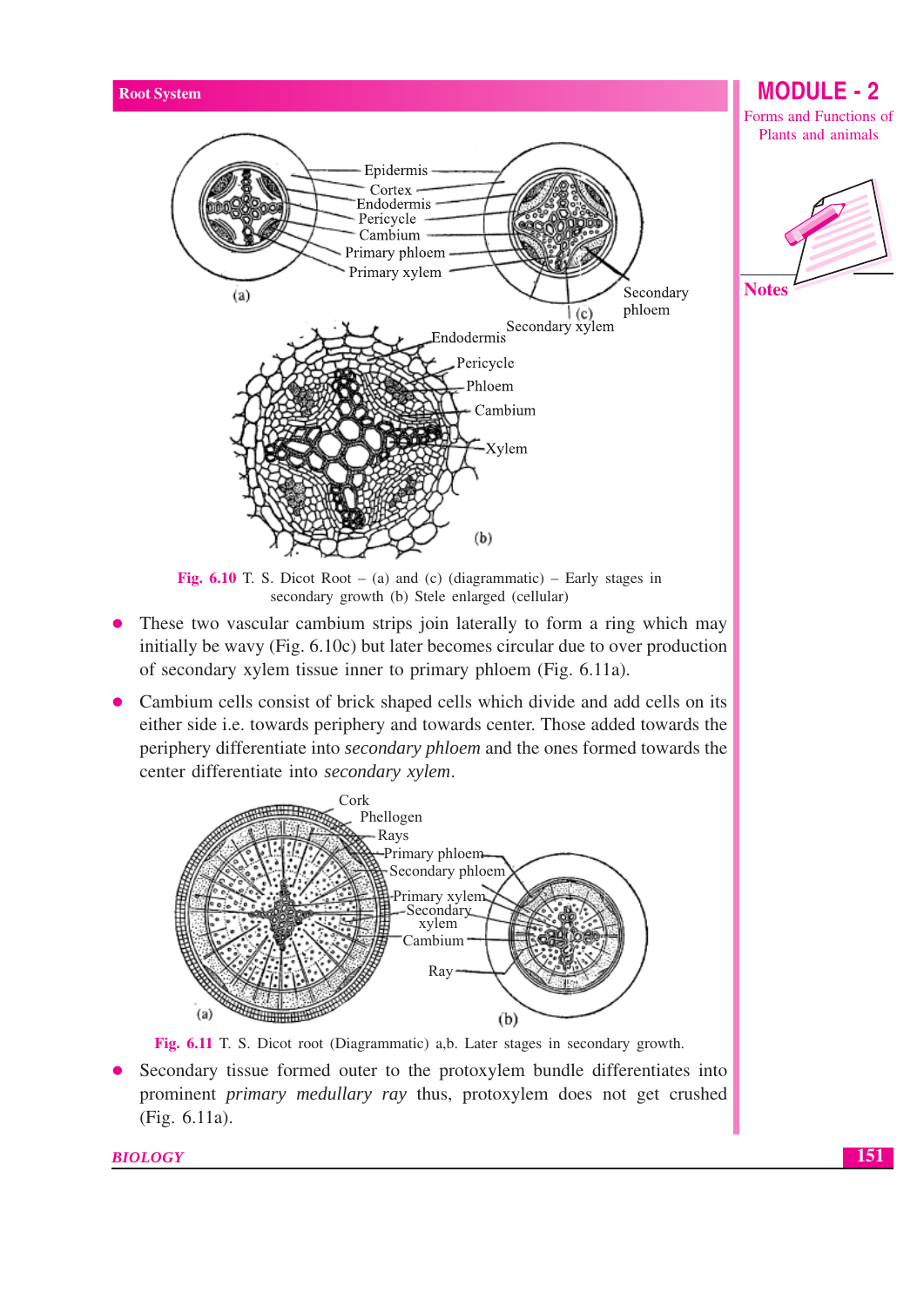Forms and Functions of Plants and animals



**Notes** 

- Later, cork cambium (Phellogen) also differentiates in the pericycle  $\bullet$ (Fig. 6.11b).
- The cork cambium divides and gives rise to cork (Phellem) towards outside and secondary cortex (Phelloderm) towards inside.
- All the three layers i.e. *Phellogen*, *Phellem* and *Phelloderm* together form the **Periderm** of the root and have protective function.
- Finally all the primary tissues outside the developing cork (i.e. endodermis, cortex and epiblema) are sloughed off.

## **INTEXT QUESTIONS 6.5**

- 1. Name the lateral meristems found in old dicot roots? What is their function?
- 
- 2. From which layer does the vascular cambium originate?
	-
- 3. What is the conjunctive tissue?
	-
- 4. Define periderm. What role does it play in a root?
	-
- 5. Do primary roots of dicot plant possess cambium?

## 

- **WHAT YOU HAVE LEARNT**
- The radicle elongates to form the primary or tap root.
- Roots are non-green due to the absence of chlorophyll, lack nodes and internodes, leaves and buds.
- These grow towards gravity (positively geotropic) and water (positively hydrotropic) but grow away from light (negatively phototropic).
- Root systems are of two types Tap root system (in dicots) and Fibrous root system (in monocots).
- Tap root develops from the radicle while adventitious roots develop from any part of the plant except the radicle.
- Apical region of root has 4 regions namely root cap region, region of meristematic cells, region of elongation and region of maturation.
- Main functions of root are anchorage and absorption of water and ninerals.
- In some plants, roots undergo modifications in their structure to perform special physiological functions (food storage, assimilation, respiration, absorption of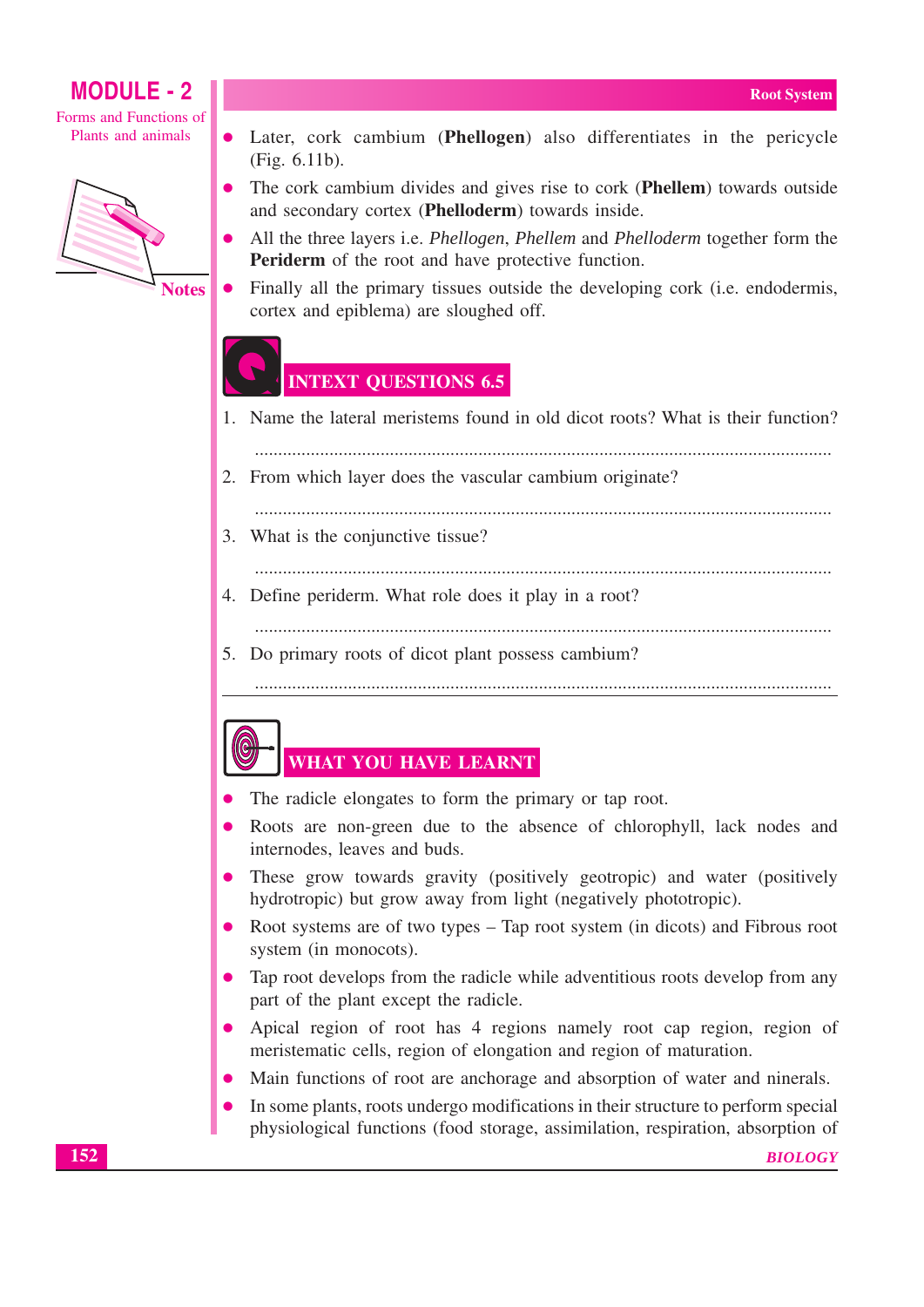atmospheric moisture and sucking nutrients from host plants) and mechanical functions (stronger anchorage, climbing, buoyancy).

- Internal structure of root shows unicellular hairs, single-layered epiblema, large multilayered cortex, prominent one-layered endodermis with casparian strips and some passage cells. The stele consists of single layered pericycle, radial vascular bundles, exarch xylem and pith.
- Dicot root differs from monocot root in having lesser number of vascular bundles (2-6), very small pith and presence of cambium (secondarily formed).
- Origin of lateral roots is endogenous.
- Number of lateral roots corresponds to the number of xylem bundles.
- Lateral roots, vascular cambium and cork cambium originate from pericycle in dicot roots.
- Due to the presence of cambium dicot roots undergo secondary growth.
- Because of apical meristem roots undergo primary growth and increase in length.
- The dicot roots grow in girth by undergoing secondary growth due to the involvement of lateral meristems (vascular cambium and cork cambium).
- Vascular cambium originates as a strip in pericycle cells lying outside the protoxylem and in conjunctive tissue inner to each phloem bundle.
- Initially the cambium is wavy but later becomes circular.
- The vascular cambium gives rise to secondary phloem towards periphery and secondary xylem towards centre.
- Primary medullary rays differentiate outer to protoxylem.
- Cork cambium (phellogen) also differentiates in the pericycle and gives rise to cork (phellem) towards periphery and secondary cortex (phelloderm) towards inside.
- Phellem, Phellogen and Phelloderm together form the periderm which is protective in function.

## **TERMINAL EXERCISES**

- 1. Describe any four adventitious root modifications.
- $2.$ Give one point of difference between:
	- (i) Tap root and adventitious root
	- (ii) Prop and stilt roots
	- (iii) Protoxylem and metaxylem
	- (iv) Phelloderm and periderm
	- (v) Vascular cambium and cork cambium

#### **BIOLOGY**

Forms and Functions of Plants and animals

**MODULE - 2** 

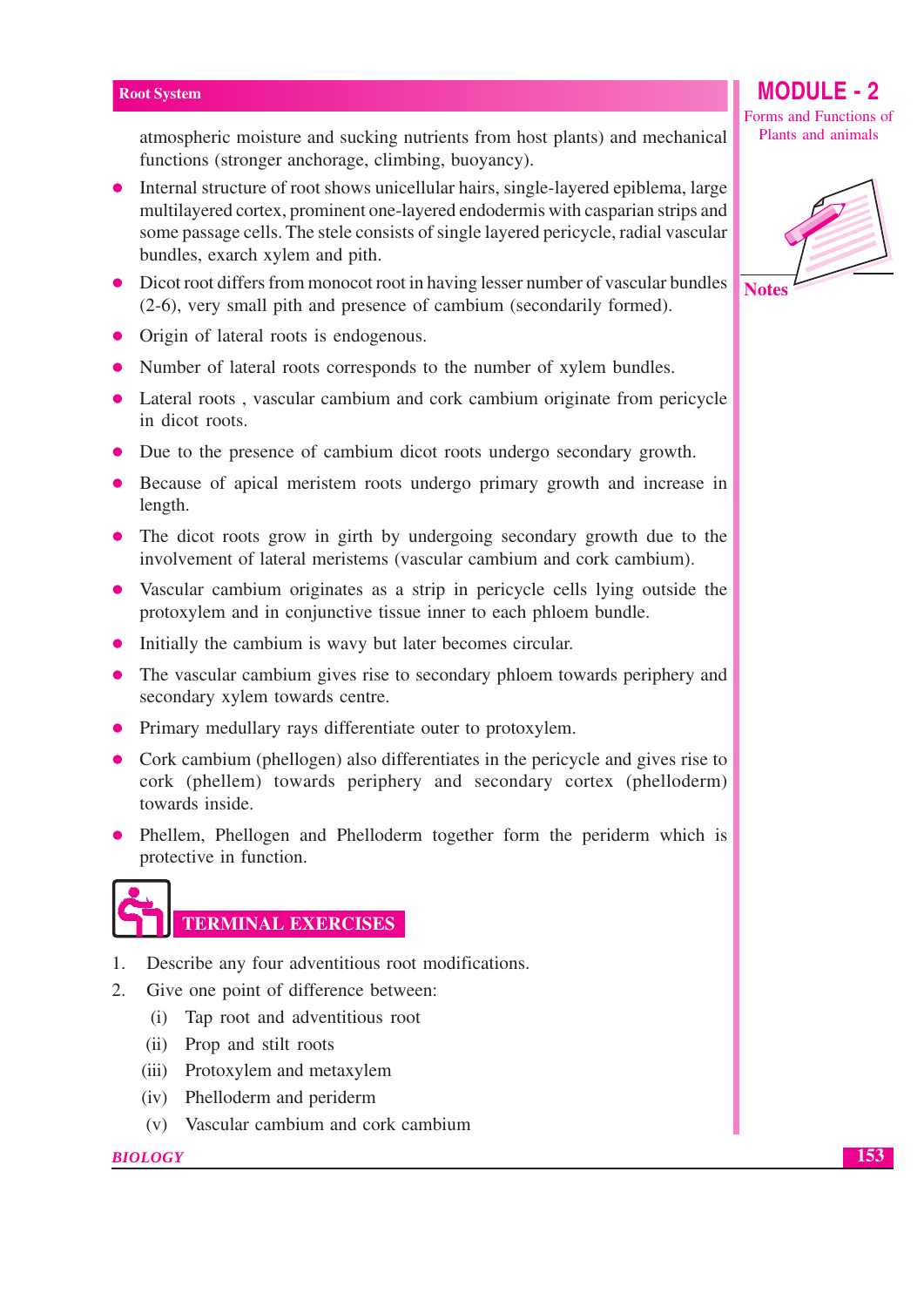Forms and Functions of Plants and animals



**Notes** 

- $3.$ Describe the various types of edible roots which you have studied.
- $\overline{4}$ What are pneumatophores? Where are they found and what is their function?
- $5<sub>1</sub>$ Describe secondary growth in dicot roots.
- 6. Why is it difficult to break the lateral roots from the main root?
- $\overline{7}$ . What is periderm? How is it formed?
- 8. Give four characteristics by which you can identify a root.
- 9. What is the function of region of maturation?
- 10. Give one example each of plants having pneumatophores, climbing roots, floating roots and haustoria.
- 11. A cross section of plant organ when seen under the microscope shows—radial vascular bundles, exarch xylem, single layered pericycle and unicellular hair. What organ is it?
- 12. Name the meristematic tissues which help the dicot roots to grow in length and girth.
- 13. Name the modification of root which supports tree branches.
- 14. If a transverse section of root shows polyarch condition of vascular bundles, large pith and no cambium, which type of root will it be?
- 15. Differentiate between stele of dicot and monocot root.

## **ANSWERS TO INTEXT QUESTIONS**

- $6.1$ 1. Root
	- $2.$ Radicle
	- $3.$ Tap root system gives better anchorage because it is very deep seated, and branches profusely which ramify through large areas in soil.
	- 4. Fibrous root system in maize, sugarcane and tap root system in sunflower, mango.
	- 5. Absence of nodes and internodes, buds and leaves.
- $6.2$ 1. Root cap
	- 2. Root cap region, region of meristematic cells, region of elongation, region of maturation.
	- 3. Dermatogen differentiates into epiblema and cap, whereas plerome differentiates into stele.
	- 4. Root hair or piliferous region / Region of maturation.
- 6.3 Yes, they are roots since they do not have nodes and internodes, buds or 1. leaves; they become fleshy for storage of food.